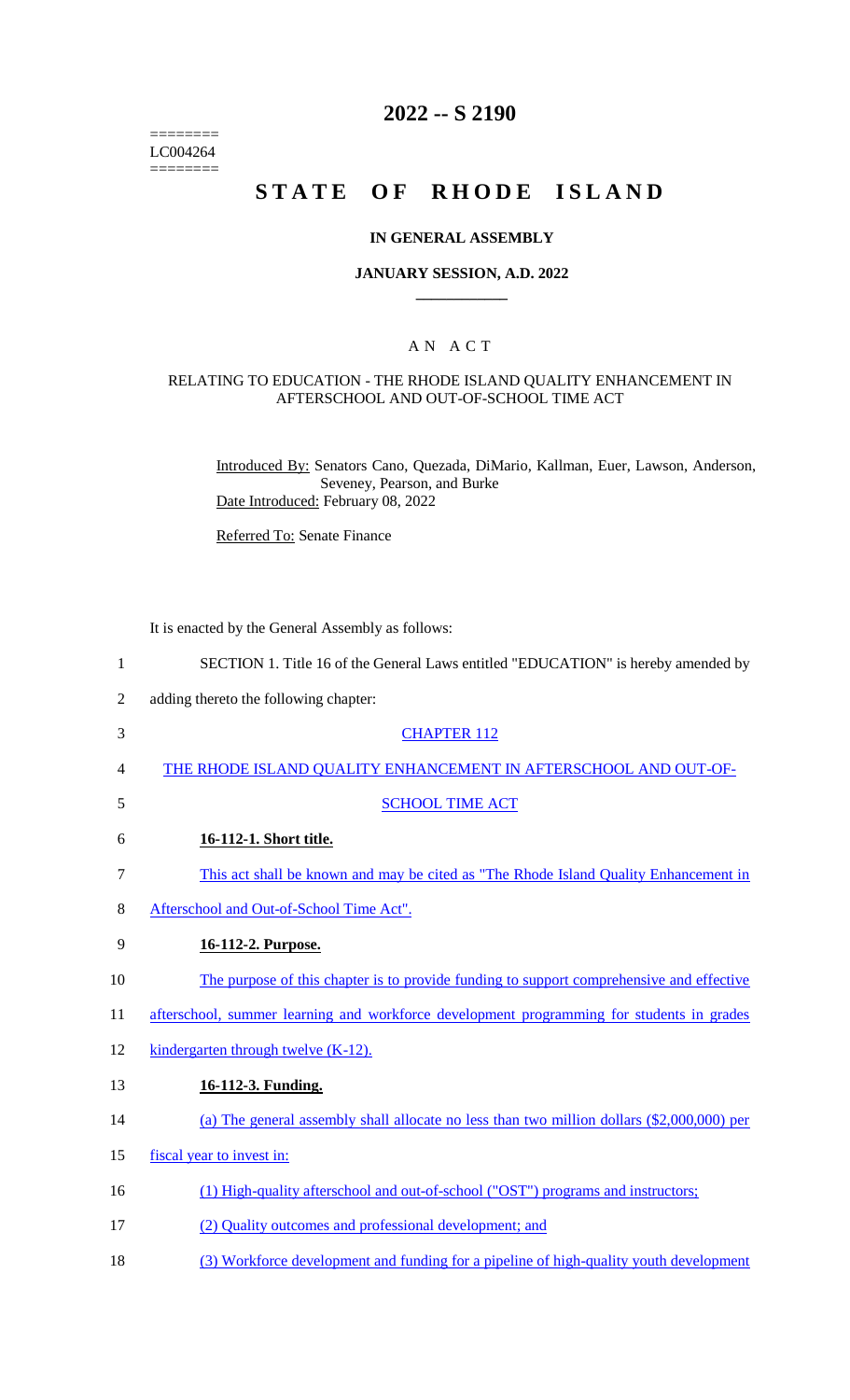1 professionals.

| $\mathfrak{2}$ | (b) Recipients of funding may include nonprofit organizations, local governments,              |
|----------------|------------------------------------------------------------------------------------------------|
| 3              | universities and local education authorities.                                                  |
| 4              | 16-112-4. Department of education.                                                             |
| 5              | (a) The Rhode Island department of elementary and secondary education shall create a           |
| 6              | competitive request for proposals process to allocate funding for each fiscal year.            |
| $\tau$         | (b) Only programs that adhere to the Rhode Island afterschool quality standards and            |
| 8              | indicators may be funded.                                                                      |
| 9              | (c) Applicants shall detail funds received from all public sources for existing afterschool,   |
| 10             | summer learning and workforce development programs and the types of students and programs      |
| 11             | served by the funds.                                                                           |
| 12             | (d) Priority shall be given to those programs that seek to support:                            |
| 13             | (1) Low-income families, youth with disabilities, youth for whom English is a second           |
| 14             | language, and youth and families who have challenges with access to services; and              |
| 15             | (2) That offer youth a broad array of additional services, programs, counseling programs,      |
| 16             | art, music and recreation programs, technology education programs and character education      |
| 17             | programs, that are designed to reinforce and complement the regular academic programs for      |
| 18             | participating youth.                                                                           |
| 19             | (e) The department of education shall consult with the department of human services to         |
| 20             | maximize the provision of services and coordinate programs and services for youth during       |
| 21             | programs funded by this chapter.                                                               |
| 22             | 16-112-5. Reporting.                                                                           |
| 23             | The department of elementary and secondary education shall report back to the general          |
| 24             | assembly and the governor no later than December 31 of each year on the status and progress of |
| 25             | the program authorized by this chapter.                                                        |
|                |                                                                                                |

26 SECTION 2. This act shall take effect upon passage.

======== LC004264 ========